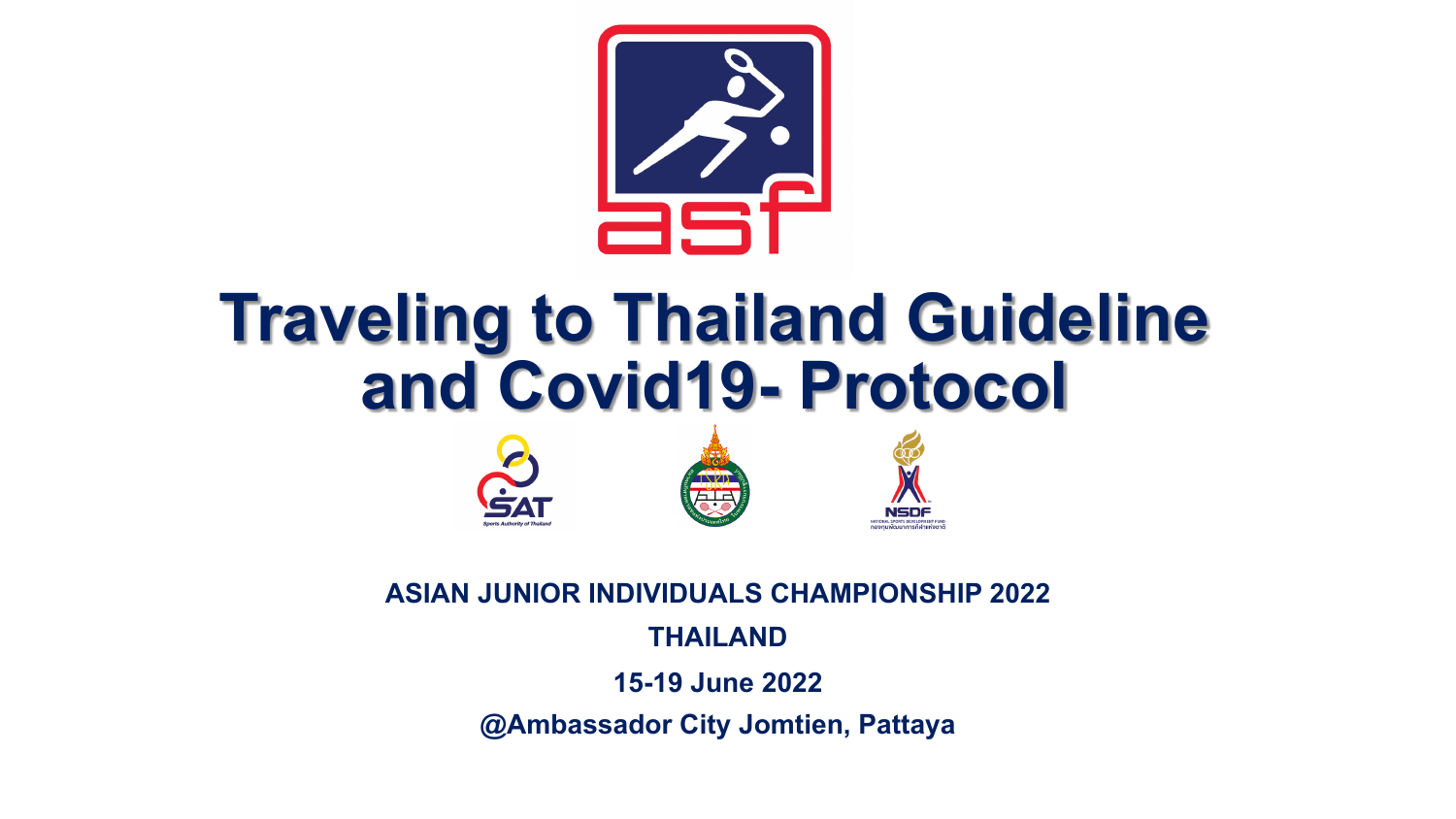### **Test and Go**

### **TEST AND GO (for the Travelers entering Thailand from 1 March 2022 onwards)**

◆ Hotel reservation on Day 5 "is no longer required."  $\blacktriangleright$  Medical insurance with minimum coverage of 20,000 USD For 2nd test, use ATK self-test (provided by hotel) and report the test result via channel as specified.

*\*Travellers whose Thailand Pass has already been approved and are scheduled to enter Thailand under Test and Go scheme from 1 March 2022 onwards are eligible for this new measure.*

As of 27 February 2022 **Entry Scheme into Thailand through TEST AND GO** 

(Revised measures effective from 1 March 2022)

#### **ELIGIBILITY**

Fully vaccinated\* travelers from all countries / territories \*Only vaccines registered by the Food and Drug Administration of Thailand or approved by the Ministry of Public Health or the WHO and received at least 14 days prior to departure



**REQUIRED DOCUMENTS** 

#### $\mathbf 0$ Passport **Certificate of Vaccination**

- Aged 12-17 may be vaccinated with only 1 dose of vaccination - Unvaccinated children aged under 18 must register and travel with their parent or legal guardian Paid SHA Extra+ / AQ Hotel booking confirmation for 1 day including the fee for 1 RT-PCR test, 1 ATK self-test kit and airport transfer Insurance with minimum coverage of 20,000 USD for medical expenses (not required for Thai nationals and foreign nationals who have Thai social security / confirmation letters from employer in Thailand)

#### **STEPS**

**Register on Thailand Pass** (processing time is 3 to 7 days) Prior to departure, obtain RT-PCR test result issued within 72 hours before departure (If tested positive, a medical certificate indicating that your first date of infection is at least 14 days but no more than 90 days before your date of departure is required) Upon arrival in Thailand, pass through designated checkpoints before proceeding to your hotel via a sealed-route (airport transfer arranged by hotel) Undergo a RT-PCR test and wait for test result at your hotel Take ATK self-test on Day 5-6 and report the test result as instructed by the Ministry of Public Health

For further inquiries, please contact the Department of Consular Affairs (DCA) Tel. (66) 02-572-8442 (24 hours) or Email: testgo@consular.go.th. Please refer to the FAQs at www.consular.mfa.go.th and tp.consular.go.th for additional information.

 $\left( 2\right)$ 

 $(3)$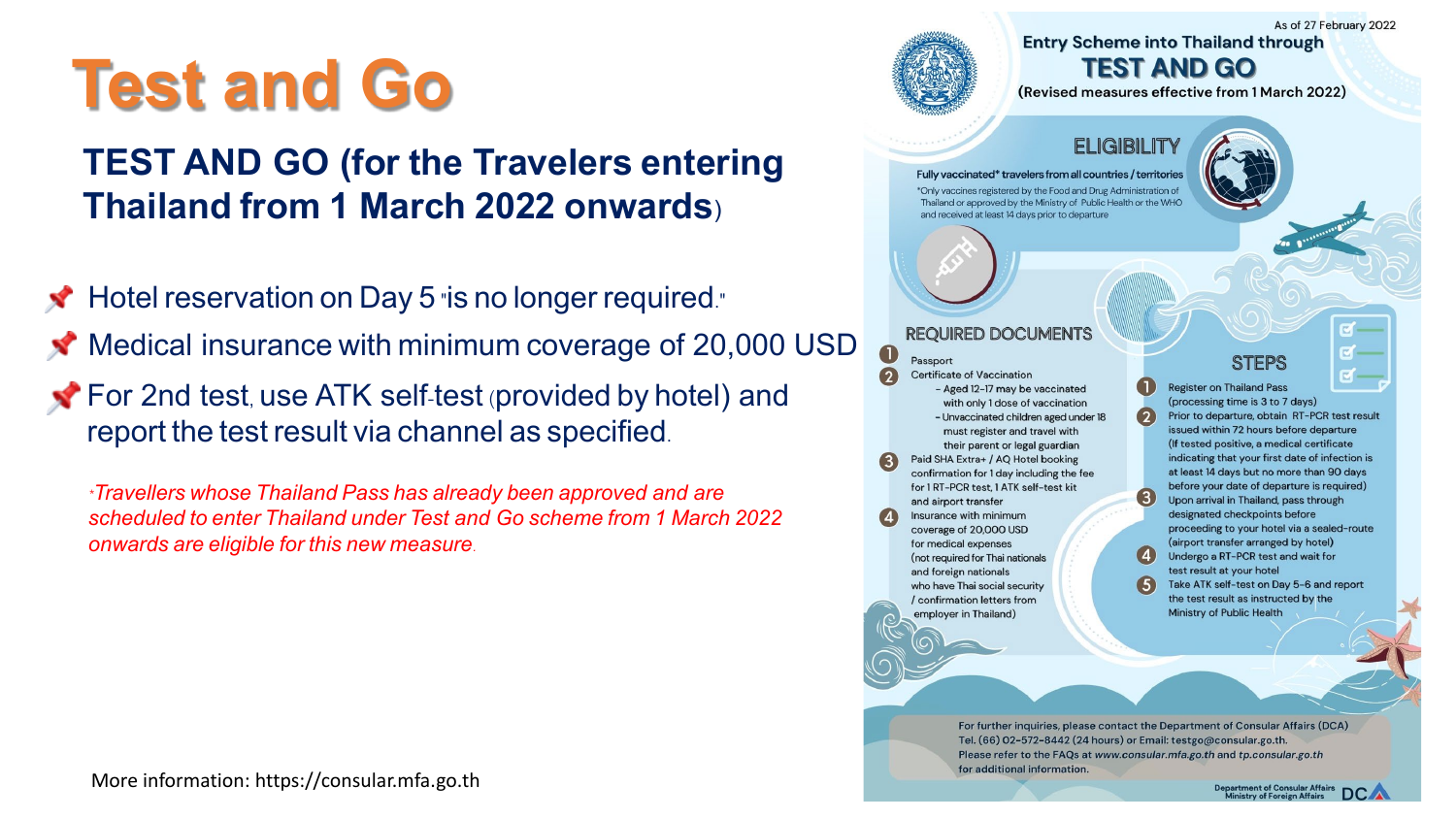## **Approved Vaccine**

#### Name of Approved Vaccine by WHO and MOPH Thailand

| No.            | <b>Vaccine Company</b>                                                                                                         | Vaccine                                                 | No.of<br>doses | The timing 1st<br>and 2nd shots | Program for<br><b>Entry Thailand</b>      |
|----------------|--------------------------------------------------------------------------------------------------------------------------------|---------------------------------------------------------|----------------|---------------------------------|-------------------------------------------|
| $\mathbf{1}$   | Sinovac Biotech Ltd.                                                                                                           | Coronavac                                               | $\overline{2}$ | 2-4 weeks                       |                                           |
| $\overline{2}$ | 2.1 AstraZeneca&University of Oxford<br>2.2 SK Bioscience (Korea)<br>2.3 Siam Bioscience<br>2.4 Serum Institute of India (SII) | AstraZeneca OR Covishield<br>from SII<br>Vaxzeria of UK | $\overline{2}$ | 4-12 weeks                      |                                           |
| 3              | Pfizer Inc., & BioNtech                                                                                                        | Pfizer-BioNtech COVID-19<br>vaccine OR Comirnaty        | $\overline{2}$ | 3 weeks                         |                                           |
| $\overline{4}$ | Johnson & Johnson Services, Inc.                                                                                               | Janssen OR<br>Janssen/Ad26.COV2.5                       | 1              |                                 | <b>Quarantine, Sandbox</b><br>and Test&Go |
| 5              | Moderna Inc.                                                                                                                   | Modernna                                                | $\overline{2}$ | 4 weeks                         |                                           |
| 6              | Sinopharm Co., Ltd.                                                                                                            | Sinopharm vaccine OR COVILO                             | $\overline{2}$ | 3-4 weeks                       |                                           |
| $\overline{7}$ | Gamaleya Research Institute of<br><b>Epidemiology and Microbiology</b>                                                         | Sputnik V                                               | $\overline{2}$ | 3 weeks                         |                                           |
| 8              | <b>Bharat Biotech International</b><br>Limited (BBIL)                                                                          | Covaxin                                                 | $\overline{2}$ | 4 weeks                         |                                           |
| 9              | Medigen                                                                                                                        | Medigen COVID-19 VACCINE or<br>MVC-cov1901              | $\overline{2}$ | 4 weeks                         | Only                                      |
| 10             | <b>Gamaleya Research Institute of</b><br><b>Epidemiology and Microbiology</b>                                                  | <b>Sputnik Light</b>                                    | $\mathbf{1}$   |                                 | Sandbox                                   |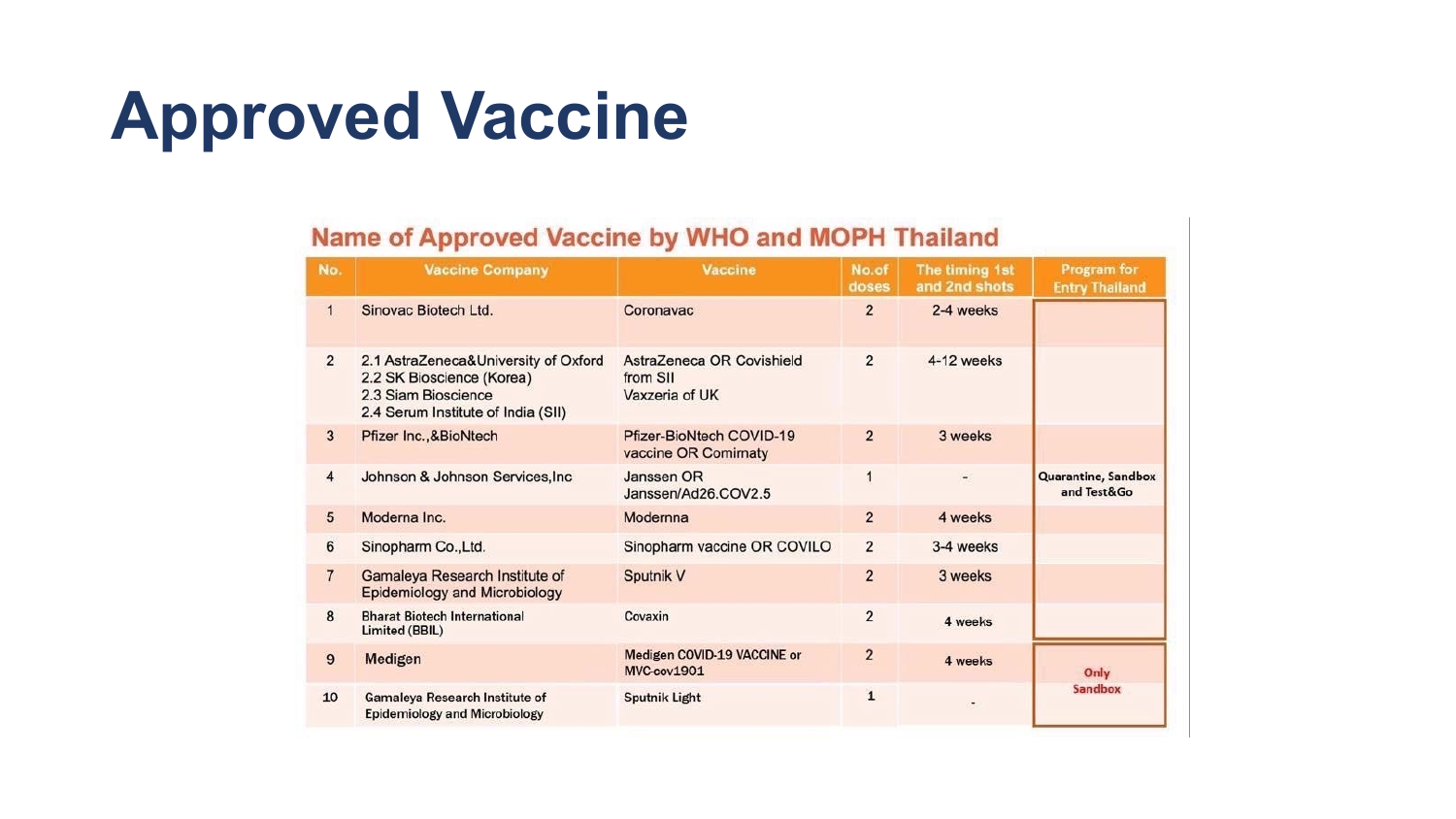

#### กรุณาเลือกประเภทการเดินทางเข้าประเทศ

Please select type of travel into the country





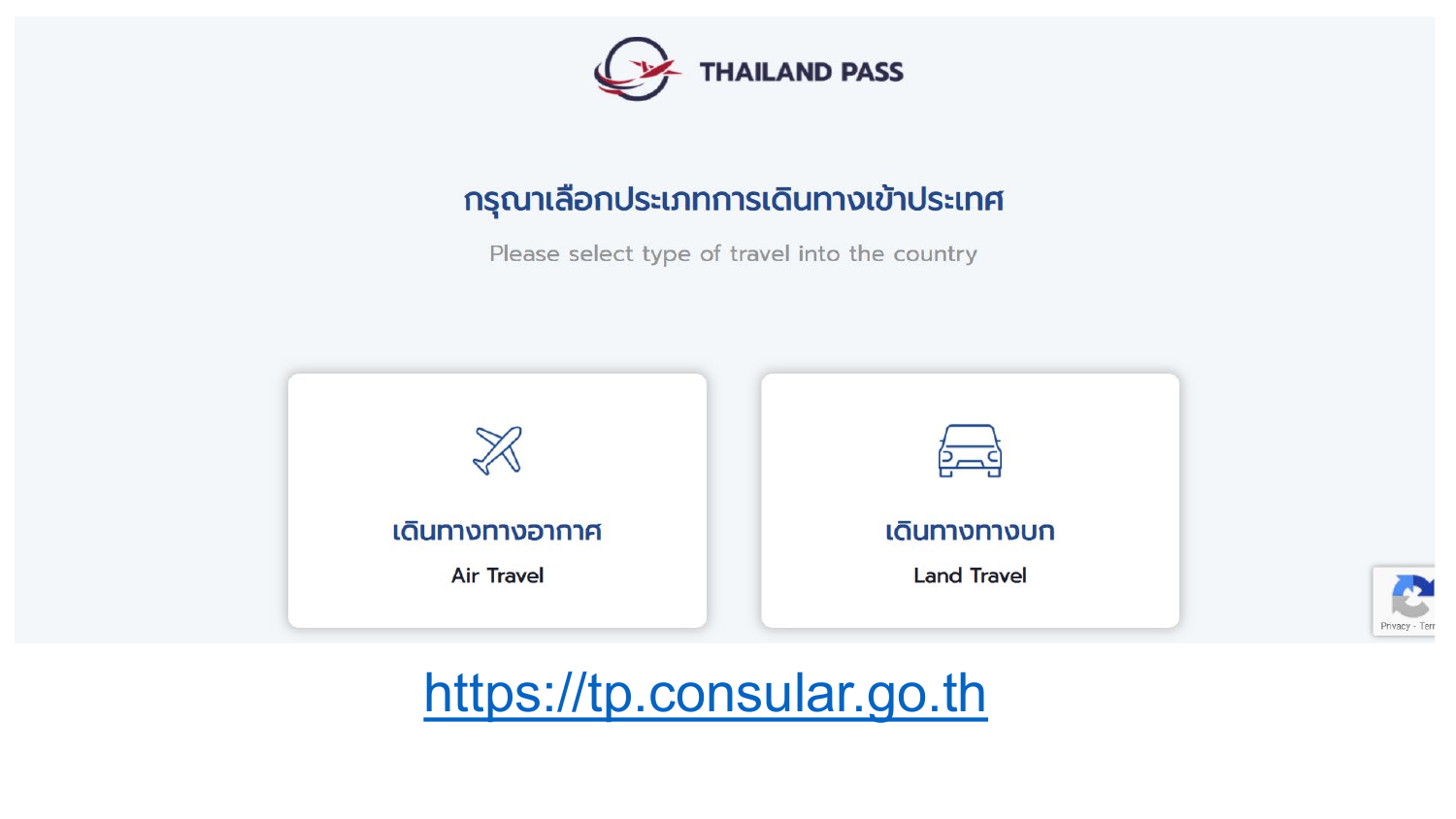# **Step by Step**

- 1) When the participating country is confirmed to participate in the event, please prepare required documents to apply for Thailand pass, when you applied please inform "TSRA" we will help monitor and push to get the "Travel Pass QR Code" BUT the participants have to fill their own information.
- 2) When you get the "Travel Pass", the Thai consular will provide you the QR code then your entry will be very easy. You will come as normal situation for the immigration procedure. (With Thailand Travel Pass Barcode + Passport and (Visa if your country is required such as India, Pakistan etc)
- 3) Recommended Airport is "**Suwannabhumi Airport**"
- 4) AIRPORT PICK UP TSRA will provide pick up at the airport go to Hospital to do PCR and go the Hotel in Bangkok, after 8 hours the result will come out
	- $\triangleright$  if Negative  $>$  go to Ambassador City Jomtien Pattaya
	- $\triangleright$  if Positive  $>$  go to treatment along the Covid19 Protocol